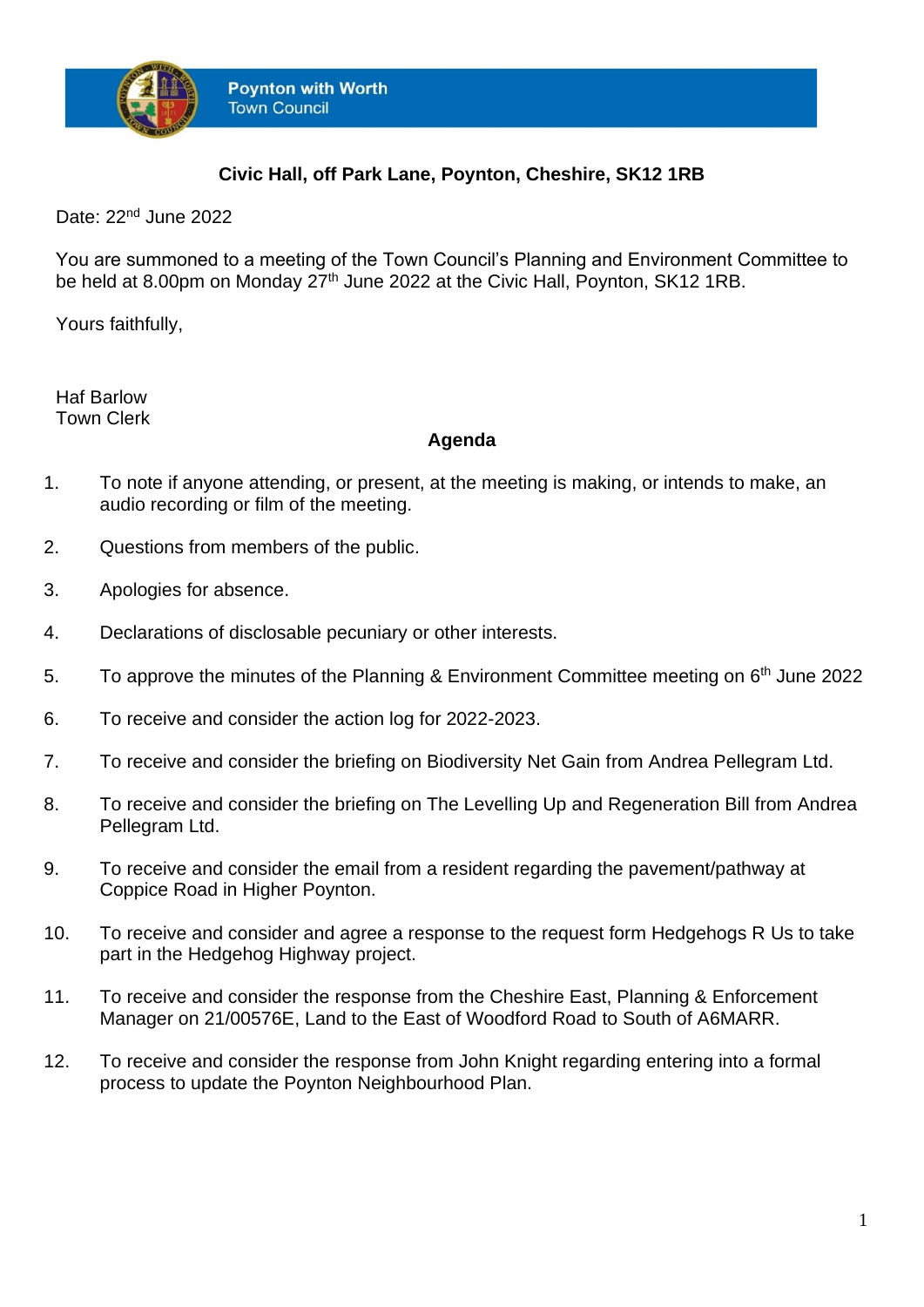13. Planning applications received for consideration:

Application No: 22/1830M Location: 14 London Road South, Poynton SK12 1NJ Proposal: Change of use from Tanning Salon to Children`s Immersive Play Centre.

Application No: 22/2183M Location: 19 Fir Close, Poynton SK12 1PD Proposal: Double storey side extension and single storey front porch extension.

Application No: 22/2225M Location: 21 Chester Road, Poynton SK12 1EU Proposal: Single storey rear extension and 2 storey side extension.

Application No: 22/2143M

Location: 1 Price Poultry Farm, The Gables, Green Lane, Poynton SK12 1TJ Proposal: Conversion of existing workshop into two self-catered holiday lets with associated parking, including replacement of the existing conservatory and lean-to element with a small rear extension.

Application No: 22/2109M Location: 30 Shrigley Road North, Poynton SK12 1TE Proposal: Variation on condition on approved application 21/0511M – Proposed loft conversion with rear dormer.

Application No: 22/2393M Location: Willow Bloom, 6A, Shrigley Road North, Poynton SK12 1TE Proposal: First floor bedroom extension over garage.

Application No: 22/2378M Location: 53, Glastonbury Drive. Poynton SK12 1EN

Proposal: Construction of single storey rear/side extension, front porch, garage extension and associated internal alterations.

Application No: 22/1808M

Location: Woodacre, South Park Drive, Poynton SK12 1BS Proposal: Demolition of existing dwelling and the erection of five later living apartments and two detached dwellings with associated landscape and access works.

Application No: 22/1786M Location: 197, London Road South, Poynton SK12 1LQ Proposal: New build dormer bungalow with associated works.

Application No: 22/1854M

Location: Poynton Royal British Legion Club, Georges Road West, Poynton SK12 1JY Proposal: Regularisation of part bowling green to seating area along with regularisation of external signage with extension to existing seating area.

Application No: 22/2281M

Location: The White House, London Road North, Poynton SK12 1BX Proposal: Resubmission application for proposed infill extension to the ground and first floor and a redesign of the entrance and other external alterations.